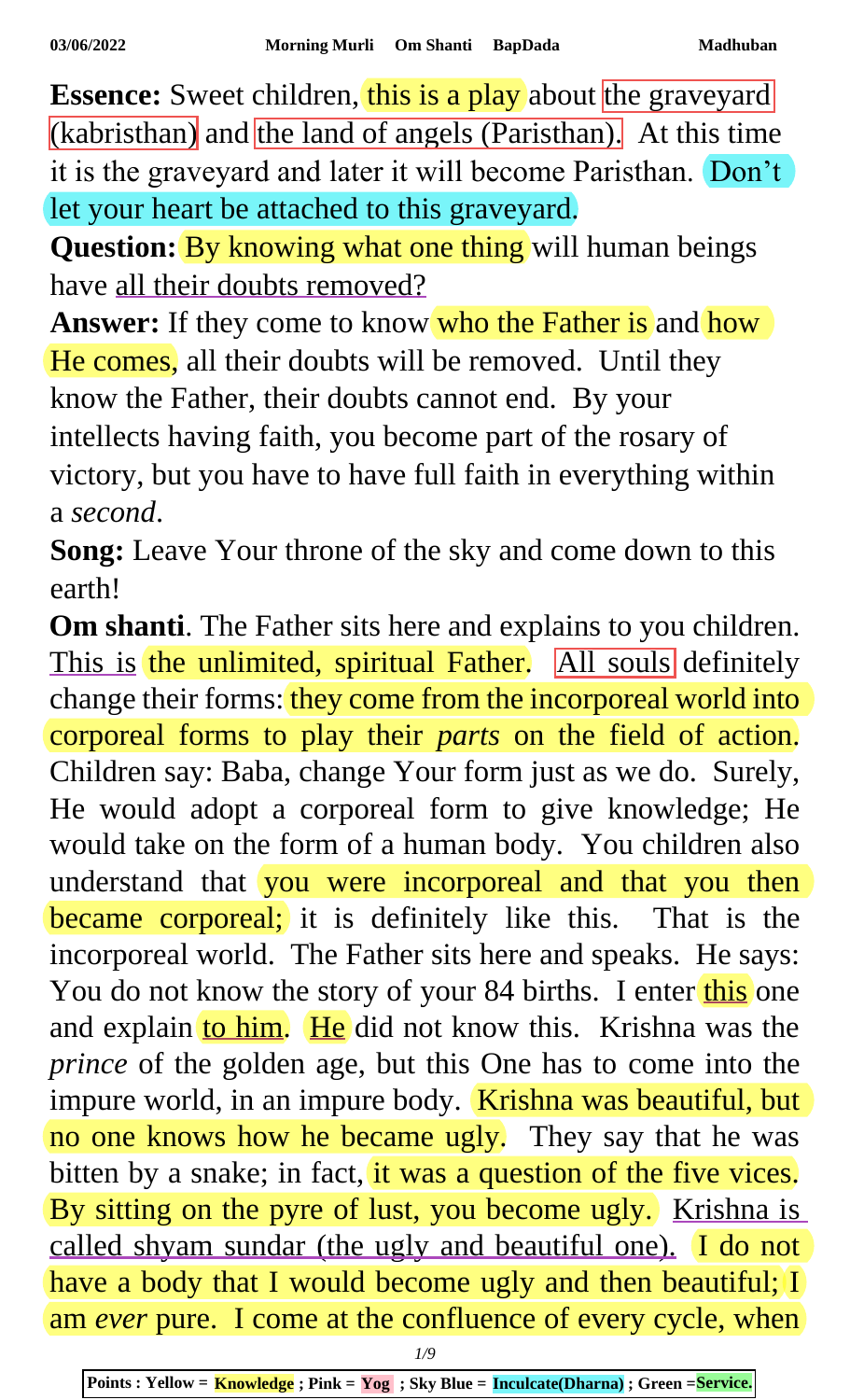it is the end of the iron age and the beginning of the golden age. I have to come to establish heaven. The golden age is the land of happiness and the iron age is the land of sorrow. At this time, all human beings are impure. You cannot say that the *government* of Lakshmi and Narayan, the emperor and empress of the golden age, is corrupt. Here, all are impure. When Bharat was heaven, there was the kingdom of deities. At that time, there was only one religion and everyone was completely pure and elevated. Here, corrupt ones worship the elevated ones. Sannyasis become pure, and so impure ones bow their heads in front of them. Householders do not *follow* the sannyasis; they just say: I am a *follower* of such and such a sannyasi. However, it is only when those people truly *follow* that they can be called followers. If you become a sannyasi yourself, you could then be called a *follower*. Householders become their '*followers*' but they do not remain pure. Neither do the sannyasis explain this to them, nor do they themselves understand that they are not truly *following* the sannyasis. Here, you have to *follow* the mother and father fully. It is said: *Follow* the *mother* and *father*. Break your intellects' yoga away from all bodily beings and have a connection with only Me, your Father and you will come to the Father and you will then go into the golden age. You are *all-rounders*; you take 84 births. You understand that your *all-round parts* continue from the beginning to the end and from the end to the beginning. The *parts* of those of other religions do not continue from the beginning to the end. The original, eternal religion is only of deities. At first, there was the sun dynasty. You now understand that you go around the cycle of 84 births, but those who come later on cannot be *all*-*rounders*. This is something to be understood. No one except the Father can explain this. First, there is *deityism*. The kingdom of the sun and moon dynasties continues for half the cycle. The confluence age now is very short. This is called 'sangam' (the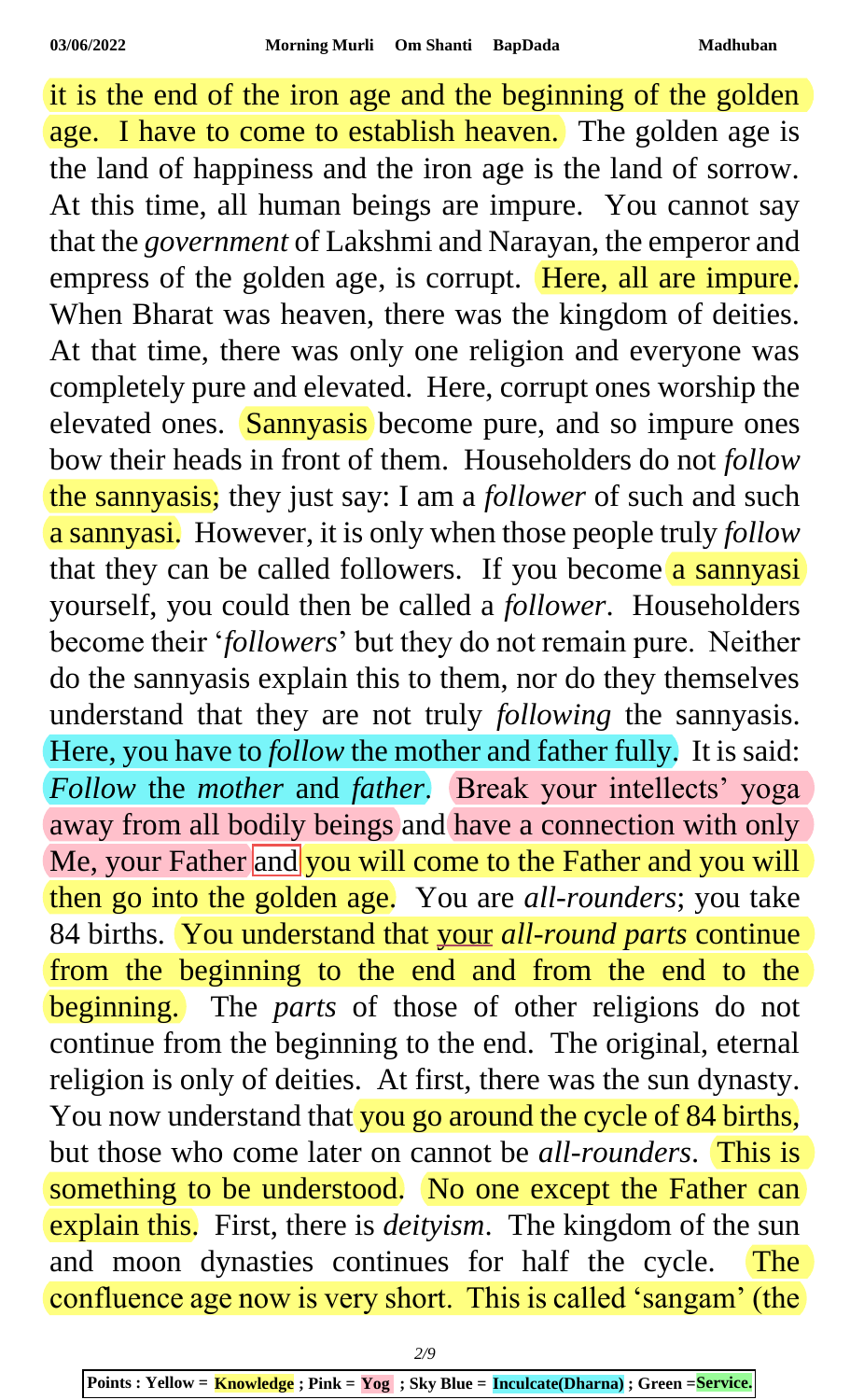confluence), and also 'kumbh' (the meeting). Everyone remembers Him: O Supreme Father, Supreme Soul, come and make us pure from impure. They wander around a great deal in order to meet the Father. They continue to hold sacrificial fires, doing tapasya, giving donations and performing charitable acts, etc., but there is no benefit in any of that. You have now become free from wandering. Those are the rituals of devotion and these are the rituals of knowledge. The path of devotion continues for half a cycle. This is the path of knowledge and you are told at this time to have disinterest in the old world. Therefore, your disinterest is unlimited because you know that this whole world is to become a graveyard. At this time it is the graveyard and it will afterwards become the land of angels. This is a play about kabristan and Paristhan. The Father establishes the land of angels which everyone remembers. No one remembers Ravan. By understanding the first main point, all their doubts finish. Until they first recognise the Father, they will remain those whose intellects have doubt. Those whose intellects have doubt are the ones who are led to destruction. Definitely, He is the Father of us souls. He gives the unlimited inheritance. It is only by having faith that we can be threaded in the rosary of victory. There needs to be faith in every word within a *second*. Since you say "Baba," you should have full faith. The Incorporeal is called the Father. In fact, they also called Gandhi "Bapuji" (father), but here, the Bapuji of the *world* is needed. He is *God, the Father* of the *world*. *God, the Father* of the *world*, must be very great; you receive the kingdom of the *world* from Him. The kingdom of Vishnu is established through Brahma. You also understand that you were the masters of the world. You were deities, you then became those who belonged to the moon dynasty, then the merchant dynasty and then the shudra dynasty. Only you children understand all of these things. The Father says: There will be many obstacles in this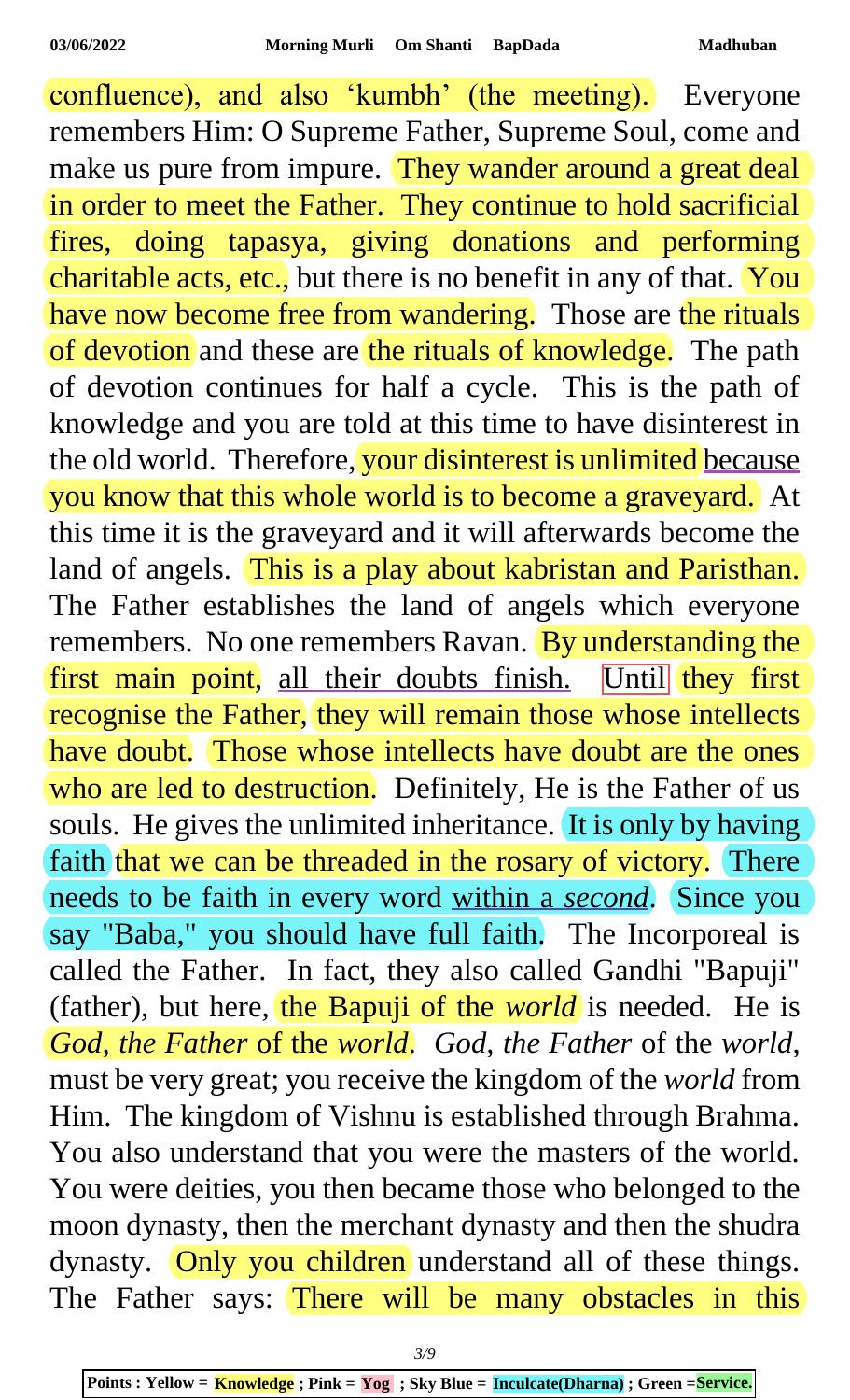sacrificial fire of knowledge of Mine. This is the sacrificial fire of the knowledge of Rudra. The fire of destruction is ignited from this sacrificial fire. The whole of the old world will be destroyed and the one deity religion will be established. The Father is explaining to you and telling you the truth. He is telling you the true story of becoming Narayan from an ordinary human. Only now do you hear this story; it has not continued since the beginning of time. The Father says: You have now completed 84 births. Then, there will be your kingdom in the new world. This is the knowledge of Raja Yoga. Only the Supreme Father, the Supreme Soul, has the *knowledge* of easy Raja Yoga. It is also called Raja Yoga of ancient Bharat. The iron age was definitely transformed into the golden age. Destruction too began; that was a question of missiles. There is no question of battles in the golden or silver age; they take place later on. The final war will be with missiles. Earlier, they used to fight with swords, then they started to fire guns, then cannons were invented and now there are **bombs**. How else could the whole world be destroyed? Along with those, there are also *natural calamities*. There is torrential rain and *famine,* etc. Those are all *natural calamities*. For instance, *earthquakes* are called *natural calamities*. What can anyone do about them? Now, if people had taken *insurance* out, who would pay whom? All will die; no one will receive anything. You now have to *insure* everything with the Father. They *insure* themselves on the path of devotion too, but they only receive a short-lived *return*. Here, you *insure* yourselves *directly*. Someone who *insures* everything receives a sovereignty. Baba gives his own example: he gave everything, he *insured* everything *fully* with the Father, and so he receives the *full* sovereignty. However, the rest of this world will be destroyed. This is the land of death. The wealth of some will remain buried in the mud, while the governments will take away that of others. When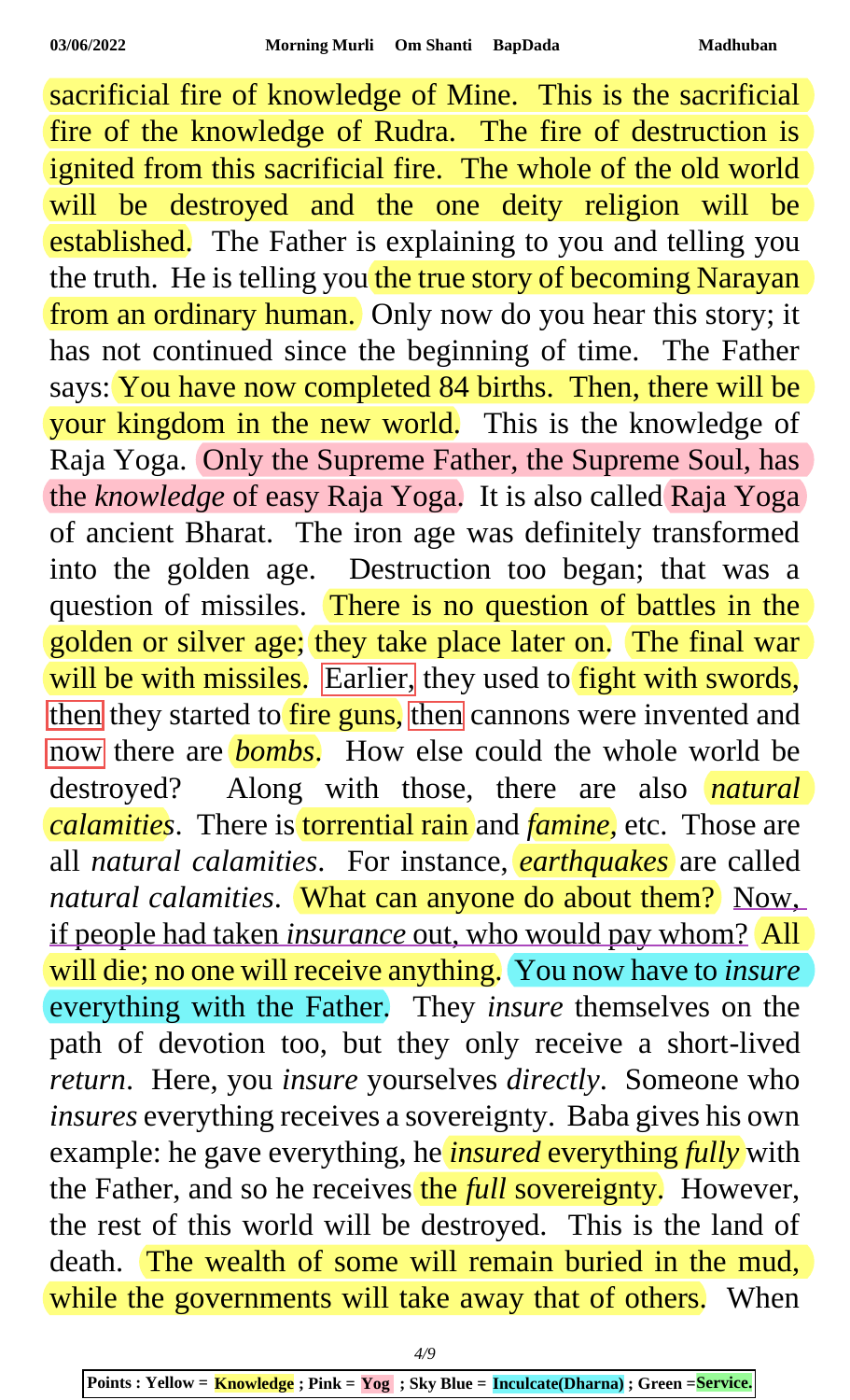there is a fire somewhere, or if any disasters happen, looters go there and steal many things. It is now the time of the end. This is why you now have to remember the Father and give help. At this time, all are impure, so no one can establish a pure world. This is the Father's task. They call out to the Father: Come from the incorporeal world, come and adopt a form! The Father says: I have come into the corporeal world and adopted a form, but I do not constantly stay in this one; you cannot ride all day! They show someone riding a bull. They have also shown the fortunate chariot of a human being. Now is this *right*, or is that right? They show a cowshed and also a gaumukh (cow's mouth). They portray someone riding a bull and *knowledge* being given through a cow's mouth. That represents the nectar of knowledge emerging and it too has a meaning. There is even a temple to Gaumukh. Many go to see that temple. They believe that nectar is dripping from the cow's mouth and that they should go and drink that. There are seven hundred steps down to get there. In fact, this one is the greatest Gaumukh. They also make a lot of effort to go to Amarnath, although there is nothing there. They are all cheats. They have shown Shankar relating a story to Parvati, but Parvati was not so degraded that he would have had to sit and relate religious stories to her. People also spend a lot of money building temples, etc. The Father says: By spending so much of your money, you have wasted all the money. You were once so *solvent* and you have now become *insolvent*. However, I have now come to make you *solvent* again. You children understand that you have come to the Father to take your inheritance. The Father is now giving you children this inheritance. **Bharat** is the *birthplace* of the Supreme Father, the Supreme Soul, and so this is the greatest pilgrimage place. The Father comes and purifies all the impure ones. If the Father's name were in the Gita, all would come here and offer flowers. No one except the Father can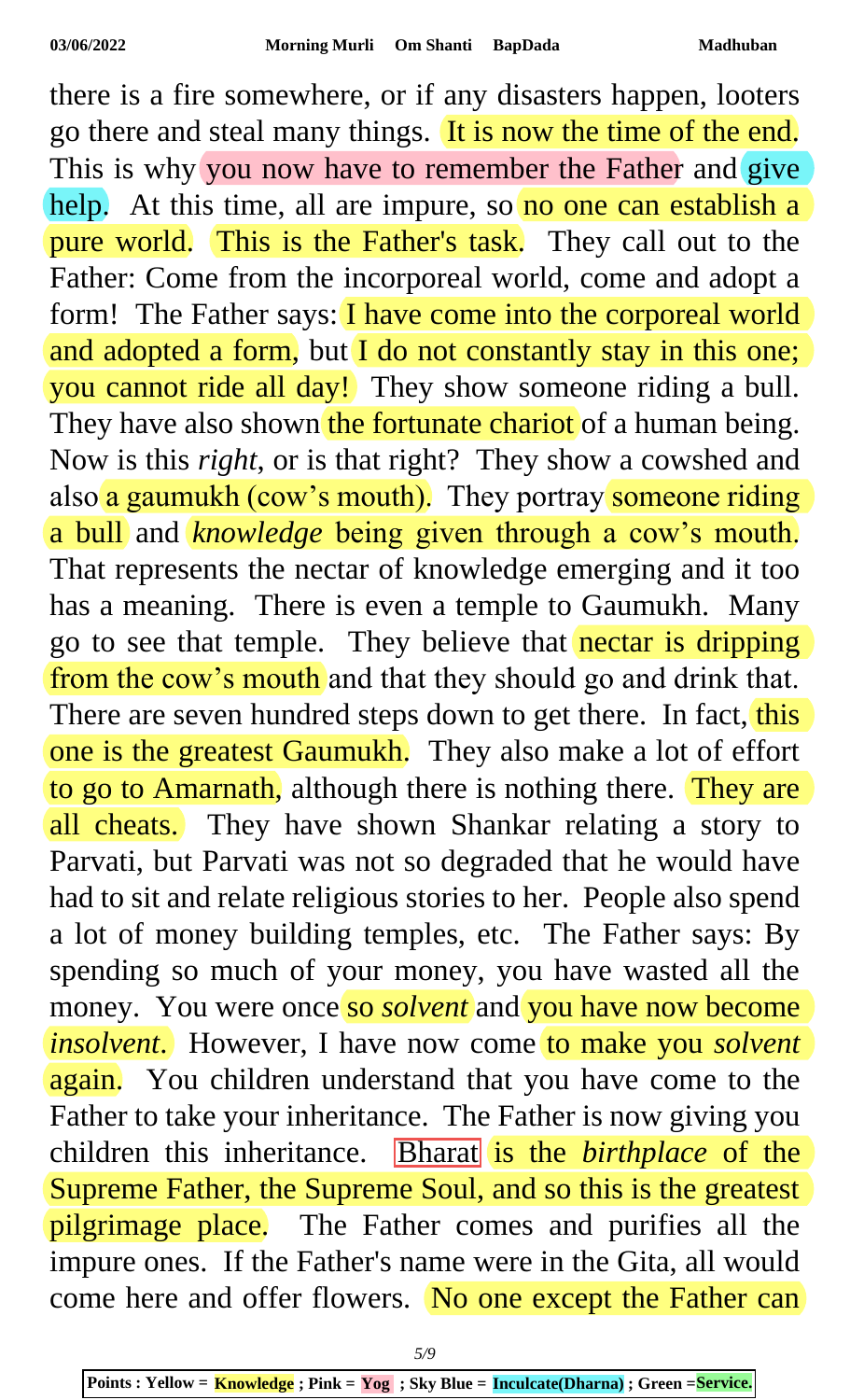bring salvation. Bharat is the greatest pilgrimage place but no one knows this. Otherwise, just as the Father's praise is limitless, so there is also the praise of Bharat. It is Bharat that becomes *hell* and *heaven*. The limitless praise is of *heaven*, whereas the limitless defamation is of *hell*. You children are now becoming the masters of the land of truth. You have come here to take the unlimited inheritance from Baba. The Father says: Manmanabhav! Remove your intellects' yoga from everyone else and remember Me alone. You will become pure by having remembrance. You have to take the inheritance by imbibing *knowledge*. Everyone receives the inheritance of liberation-inlife, but only those who study Raja Yoga receive the inheritance of heaven as well. Everyone will receive liberation: He will take everyone back home. The Father says: I am the Death of all Deaths. There is the temple to Mahakal (the Great Death), too. The Father explains: At the end, when glorification takes place, people will understand that it truly is the unlimited Father who tells you all of this. If someone were to relate a story now (at a religious gathering) and say that the God of the Gita is not Krishna but Shiva, everyone would say that that one has been influenced by the Brahma Kumaris. This indicates that it is not yet their *time*. They will understand later; if they were to believe everything now, their whole business would finish. Achcha.

To the sweetest, beloved, long-lost and now-found children, love, remembrance and *good morning* from the Mother, the Father, BapDada. The spiritual Father says namaste to the spiritual children.

## **Essence for dharna:**

1. Break off all other connections and *follow* the mother and father fully. Let your intellect have unlimited disinterest in this old world. You have to forget it.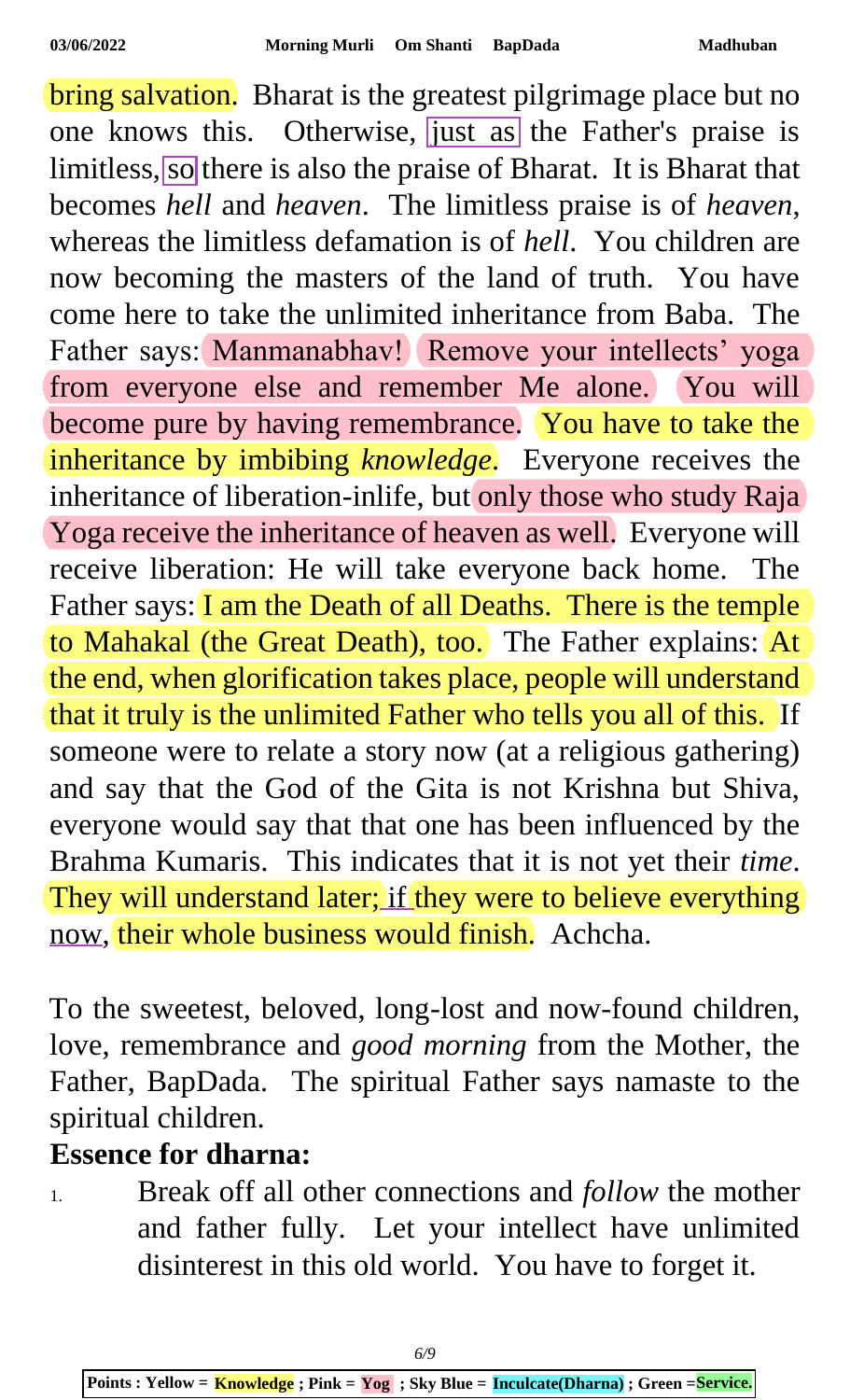2. It is now the time of the end and everything is to be destroyed. Therefore, before the very end, *insure* everything you have and claim a right to the *full* future sovereignty.

## **Blessing: May you have elevated fortune and constantly eat and serve others with the nourishment of happiness of Brahmin life.**

We are the children and the masters of the Master of the World. Constantly have this Godly intoxication and happiness. Wah my elevated fortune! This is my destiny. Constantly continue to swing in this swing of happiness. I am constantly fortunate for I am constantly eating and serving others with the nourishment of happiness. You give others the great donation of happiness and make them fortunate. Happiness is your life. To remain happy is to live. This is the elevated blessing of Brahmin life.

**Slogan:** Be tolerant in every situation and you will continue to experience pleasure.

## **Invaluable elevated versions of Mateshwariji**

1. This Godly knowledge has not emerged from our intellects, nor from our own understanding, our imagination or our thoughts, but we have heard this knowledge from the Creator of this world. Along with this, we tell you what we have experienced in a practical way and what we have taken into our own consciousness. If it were a question of just our own consciousness, it would only work with us, but we have heard this from God, experienced it with our consciousness and are imbibing it. Whatever we imbibe, it is definitely in our consciousness and our experience, for only then is it considered to be our own. We know this through that One. So what is God's creation? Who is God? It is not a question of our own thoughts. If it were, it would then arise in our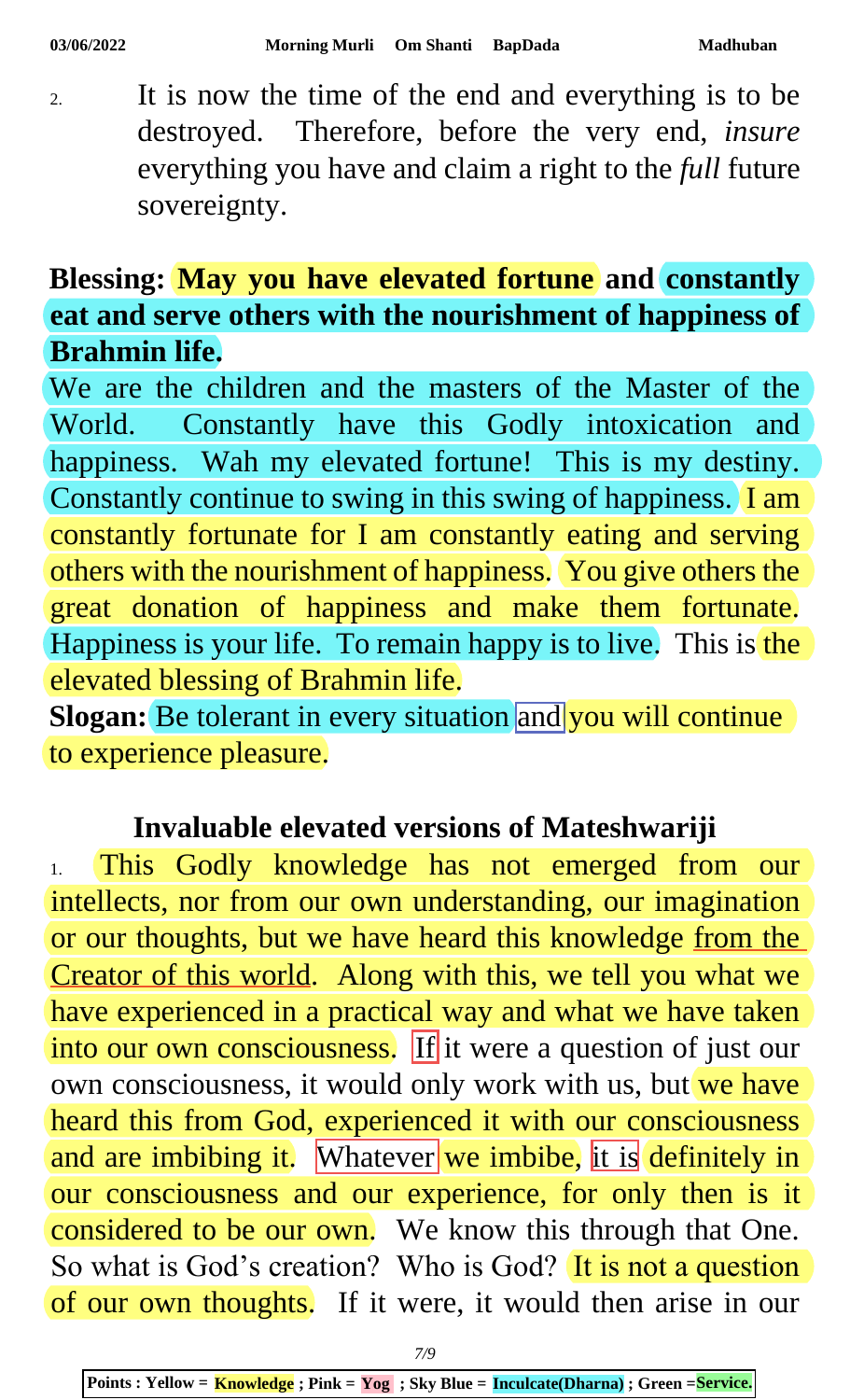minds. This is my thought and this is why I have received from God the main point worthy of imbibing. The main thing is to have yoga, but before yoga, we need to have knowledge. Why is it said that knowledge is first needed before yoga? First of all, think, then understand and then have yoga. It is always said that understanding is first needed, otherwise, our actions would be wrong. This is why knowledge is first essential. Knowledge is a high stage for which we need the intellects to understand it because God, the Highest on High, is teaching us.

2. This Godly knowledge is for breaking away on the one hand and for connecting on the other hand. We have to connect ourselves to God. By having this pure relationship, we will progress higher on the ladder of knowledge, because souls at this time are under the influence of the bondage of karma. In the beginning, souls were free from any bondage of karma. Later, they came into the bondage of karma and now, once again, they have to become free from their karmic bondages. Now, there mustn't be any bondage of our karma, and it must be in our own hands how we act, that is, we must control our own actions for only then will we not be bound by any bondage of karma. This is called liberation in life. Otherwise, by being in the bondage of karma and coming into the cycle, there cannot be liberation in life for all time. Now, all power has gone from souls and actions are being performed without their control. However, souls have to act, and souls must receive power. Souls have to come into the stage where they don't have any bondage of karma. Otherwise, human beings will be caught up by the effect of happiness and sorrow because their actions will pull them. Souls develop power to free themselves from any bondage of karma. This is the result. Everything will become easy by imbibing these things. This is the purpose of this class. We don't have to study the

*8/9*